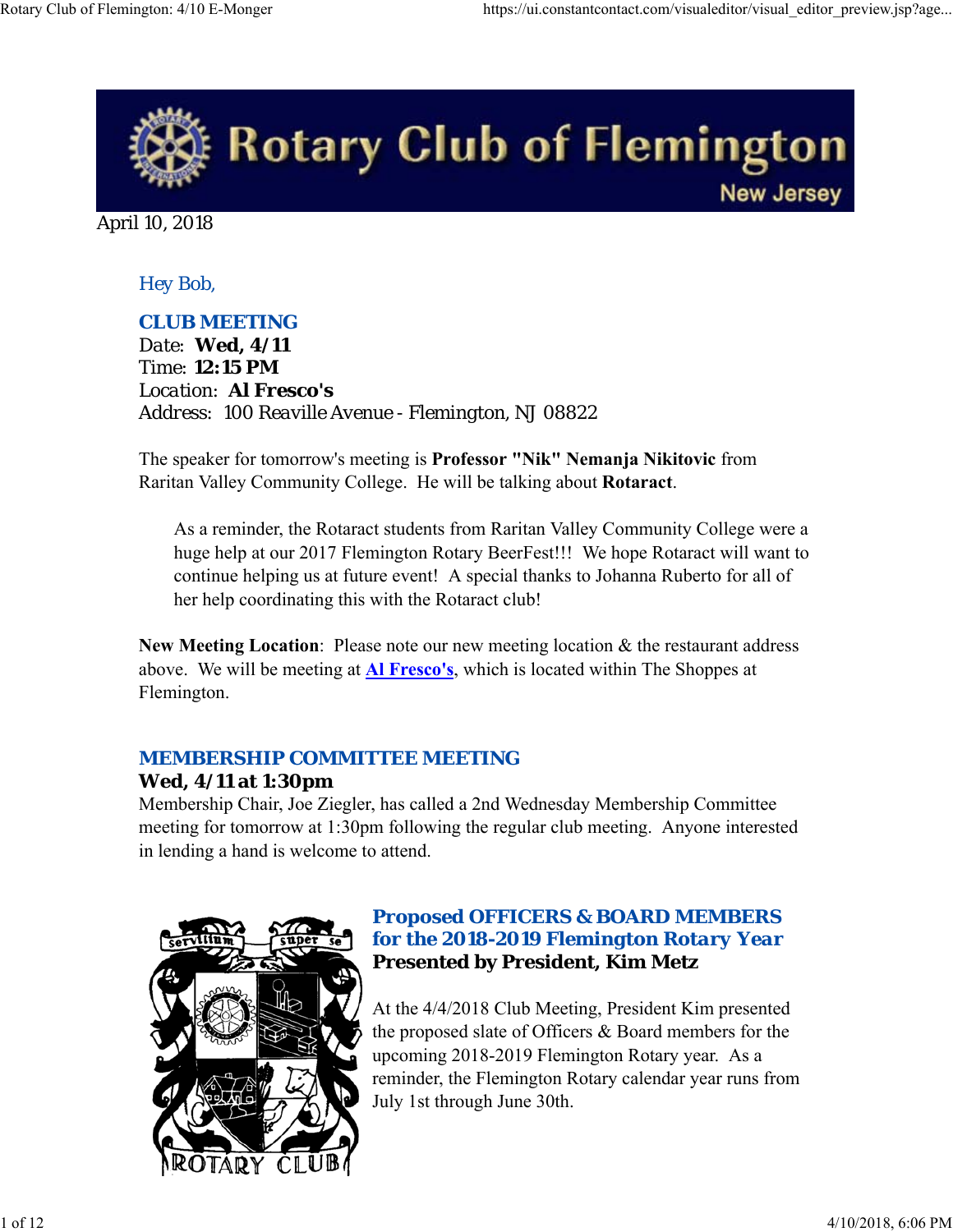Kim will continue sharing this proposed slate at the regular club meetings for the next two weeks. If anyone else is interested in serving, please let Kim or Nik know. Nominations from the floor will be considered.

The proposed slate will be officially presented at the **Wed, April 18** noon lunch meeting for vote by club majority. All members are requested to attend the 4/18/2018 meeting to be present for the vote. After the vote by the club, the proposed slate will be discussed for approval at the evening Board Meeting on Wed, April 18 at 5:30pm.

The proposed slate is as follows:

## **Proposed Slate of 2018-2019 RCOF Officers & Board Members**

| Club President      | <b>Nikolaos Kritharis (Nik)</b>               |  |  |
|---------------------|-----------------------------------------------|--|--|
| President-Elect     | Ann del Campo                                 |  |  |
| Secretary           | <b>Kyle Fogarty</b>                           |  |  |
| Treasurer, General  | <b>Terry Ownes</b>                            |  |  |
| Treasurer, Lunch    | <b>Ken Skowronek</b>                          |  |  |
| Board Member        | <b>D.J. Wright (Immediate Past President)</b> |  |  |
| <b>Board Member</b> | <b>Sandy Clark</b>                            |  |  |

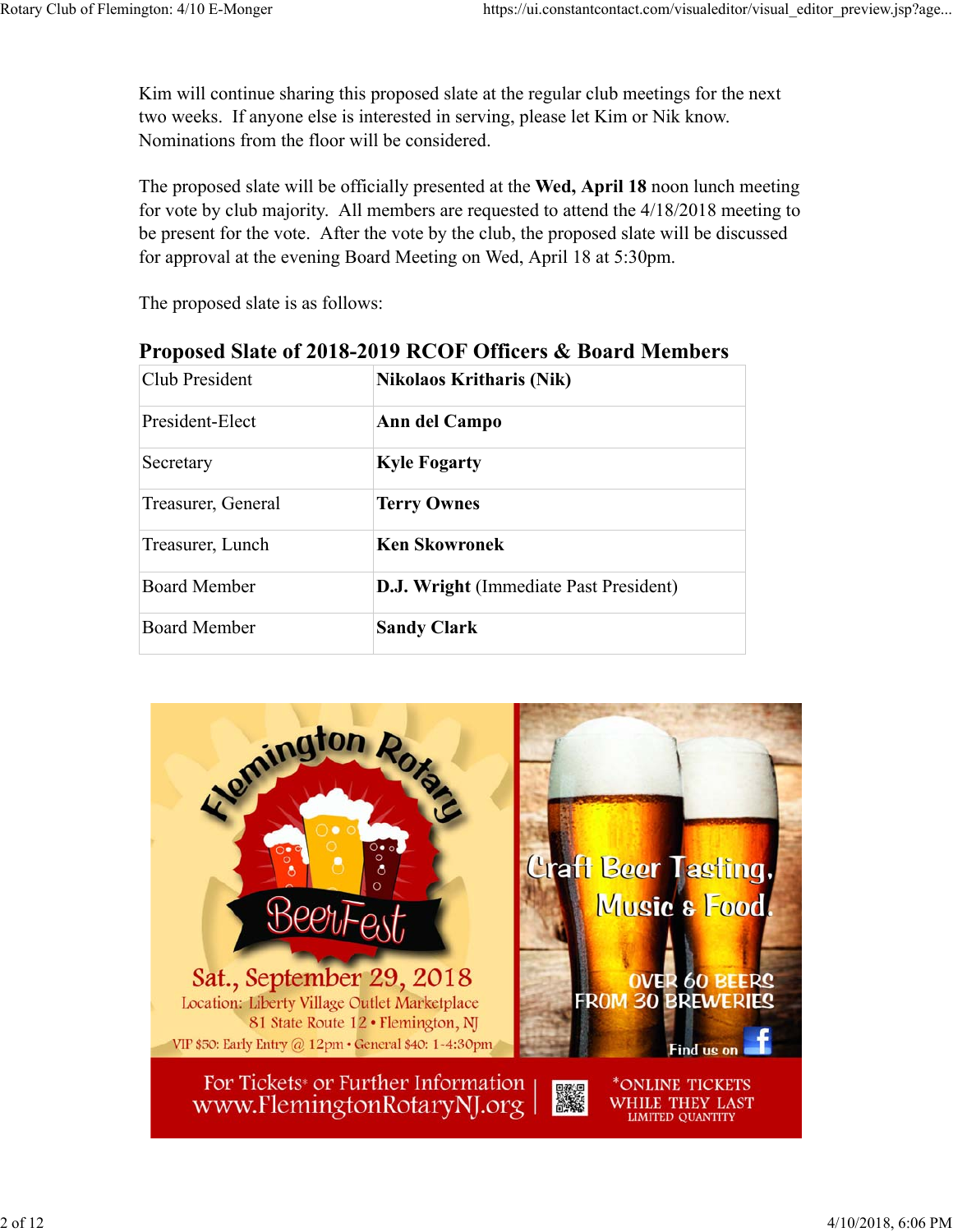

### *RCOF Meeting Location Change* **AL FRESCO's** 100 Reaville Avenue - Flemington, NJ **Beginning Wed, April 11**

At the Wednesday, March  $14<sup>th</sup>$  club meeting, the club

members voted to change the location of our weekly club meetings to Al Fresco's. Al Fresco's is a restaurant located in The Shoppes at Flemington. As a follow-up to the club vote, the board approved the change in venue on Thursday, March 22nd.

Our last two meetings at Copper Hill will be on Wed, 3/28 and Wed, 4/4. **Our first meeting at Al Fresco's will be on Wed, 4/11**.

As Kim has shared, the decision to leave Copper Hill was not from being upset or unhappy with them. To the contrary, Copper Hill has been an excellent venue and we will very likely go back for large functions. They always went out of their way to take care of us and have been a fantastic venue for our weekly meeting programs. The decision was primarily due to the cost of having our meetings at Copper Hill.

Looking at it only financially, Copper Hill charged \$14 per person for a minimum of 28 people. This cost us \$392 per meeting. Recently, Copper Hill changed to charging us \$15 per person for a minimum of 24 people. This reduced the cost to \$360 per meeting.

However, we continued to lose money each week. Kim did an analysis of the weekly meeting attendance back to July 1, 2017. Looking at both the member & guest combined attendance, we averaged 19 people at each meeting.

Al Fresco's will be charging us \$14 per person for our actual head count. Based on an average attendance of 19 people, that reduces our meeting costs to \$266 per meeting. Here are some quick highlights:

- Copper Hill costs are 24 people x  $$15pp \times 52$  weeks =  $$18,720$ .
- Al Fresco's costs will be based on our actual head count. But assuming we average 19 people (and not less), Al Fresco's cost is 19 people x \$14pp x 52 weeks = \$13,832.
- Therefore, moving meetings to Al Fresco's has a potential yearly savings of **\$4,888**.

If we have days of lower attendance (based on weather, summer vacations or other impact), then our savings will be even greater.

Kim noted that these savings can be better spent for member social events, special meetings or other functions directly benefiting the members.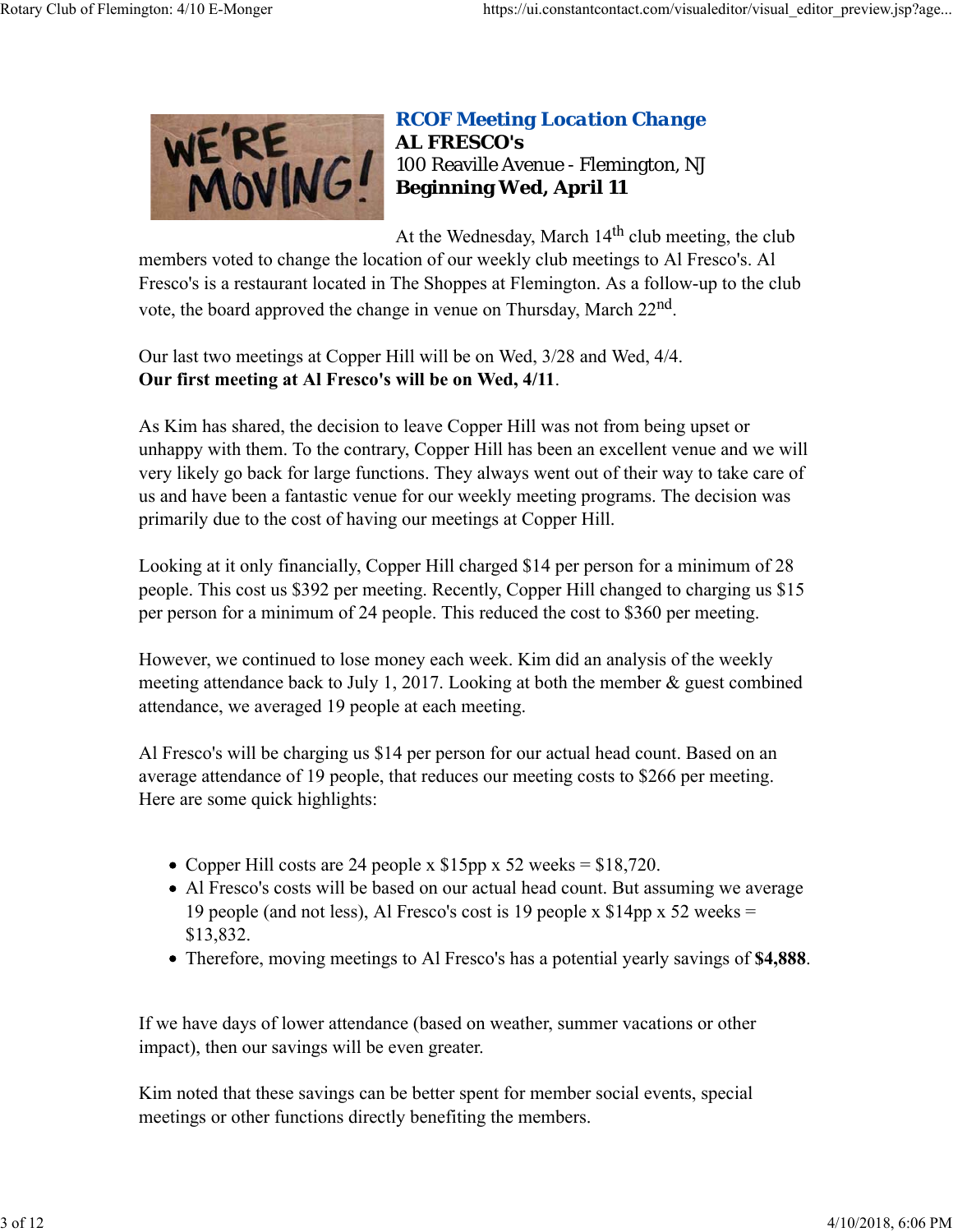Al Fresco's is willing to have us whatever number of weeks we would like. So down the road, we could decide to hold one weekly meeting a month elsewhere, just to change it up or as needed. Therefore, Al Fresco's also provides us with much more flexibility with our meetings.

We know there may be a few members that are not happy with the change of meeting venue, but we hope you understand the reasoning behind the change. We just could not continue operating at a financial loss each week.

If anyone has any questions, comments or feedback, please contact Kim at ClubPresident@FlemingtonRotaryNJ.org.

Thank you for understanding.

### *RIDES for JOHN ZULLO*

**From Sandy Clark Updated 4/10/2018**

The following is an updated schedule for driving John Zullo to Wednesday Rotary meetings during the next several weeks. This will be revised as necessary in each weekly E-Monger. Scheduled drivers should contact Sandy Clark at least 24 hours before the Wednesday meeting if they are unable to drive. At the same time, John will call the scheduled driver at least a day in advance if he does not plan to attend the meeting.

#### **Schedule of Drivers for John Zullo**:

- Apr. 11 Sandy Clark
- Apr. 18 No Ride
- Apr. 25 No Ride
- May 2 Terry Martin
- May 9 Harry Mazujian
- May 16 Dick Stothoff
- May 23 Ken Skowronek
- May 30 Sandy Clark
- June 6 Terry Martin
- June 13 Harry Mazujian
- June 20 Dick Stothoff
- June 27 Ken Skowronek

#### *CLUB ASSEMBLY for District 7475*

**Monday, April 23** at **3pm** Bridgewater Marriot Hotel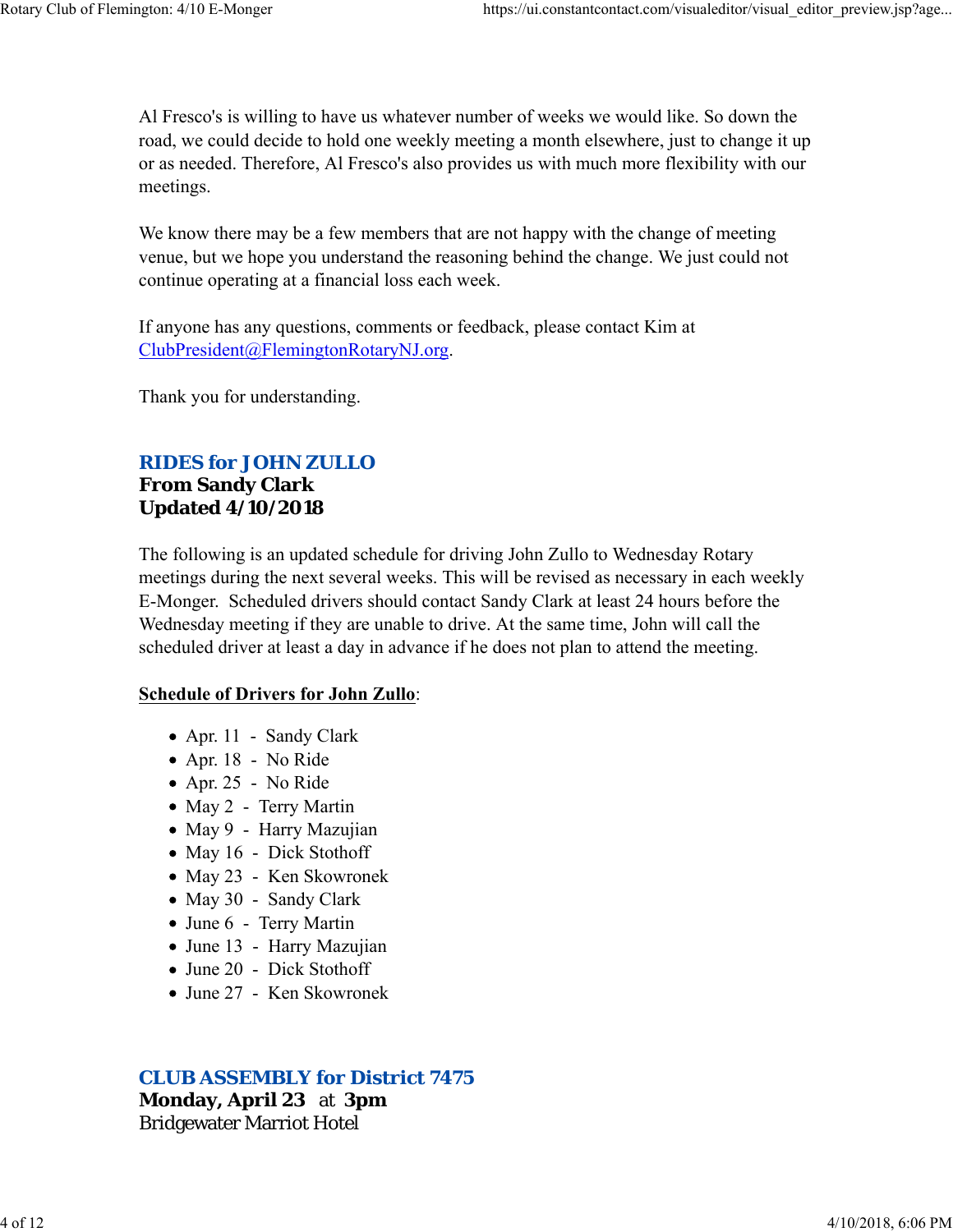The first-ever District Training Assembly for District 7475, which is the combination of 7470 and 7510, will be held on Monday, April 23 at the Bridgewater Marriott Hotel. Sign in begins at 3pm and the program kicks off at 3:30pm. The cost is \$65 per Rotarian, which covers the cost of dinner. The registration deadline is April 18th.

### *Clinton Sunrise Rotary's Annual FISHING DERBY + Bicycle & Sewing Machine Collection* **Saturday, April 21** from **9am to 12noon**

Get Ready to Cast Your Lines as The Clinton Sunrise Rotary Annual Fishing Derby is just around the corner. Saturday, April 21, rain or shine at DeMott Pond. This is a FREE family event with registration from 8am-9am and fishing from 9am -12noon. The derby is open to youth 16 years old and under. DeMott Pond is located on Route 173 in Clinton, across the street and one block west of the Clinton Holiday Inn.

Rotary's DeMott Pond will be stocked with a variety of fish from Bass and Blue Gills to Catfish. Bait, bobbers and hooks will be supplied - just bring your own pole and chair. Prizes will be awarded for various categories, such as the First Catch, Biggest and Strangest catch, as well as Youngest Girl and Boy, who catch a fish on their own! Each Participant will receive a raffle ticket when they register for a door prize with drawings throughout the morning, so everyone goes home a winner.

Clinton Sunrise has partnered with Pedals For Progress and Sewing Peace. A collection of used bikes and sewing machines with a \$10.00 donation will be taken on sight during the event. For more information and a collection guide go to www.p4p.org.

This event could not be made possible without the support from the Community, who participate, and our sponsors; Argus Technologies, Market Pizza of Stockton, Shannon's, Hunterdon County Chief of Police Association, Hunterdon County Local PBA 188, The Arnold, Harris and Sandrian Family, Helen's Happy Tails, The Red Mill Museum Village, Shout Solutions, David Gansfuss Agency, Spruce Run Printing & Graphics, Yellow Dog Paddle, Rita's of Clinton, Winnewald Day Camp, Shenberger Insurance, Cruise Planners, Delaware Valley Septic, The Town Restaurant of Clinton, The YMCA, Les Hall and Associates, Riegel Credit Union and the Town of Clinton.

The Annual Fishing Derby is held in memory of its Founder, Pete Pender, a long time resident and business owner.

Extend your fishing experience in Clinton and stay for The Red Mill Museum Village's "Fishing for History" Event after the Derby at 1pm. There will be a small pool where children will recover fish with a magnetic fishing pole, like at a carnival. Each fish will have a fun history and a Red Mill Counselor will interact and expand the story related to the information fished out. Registration will be day of at normal admission costs of \$10. It includes access to the grounds and buildings as well as the event. The museum is open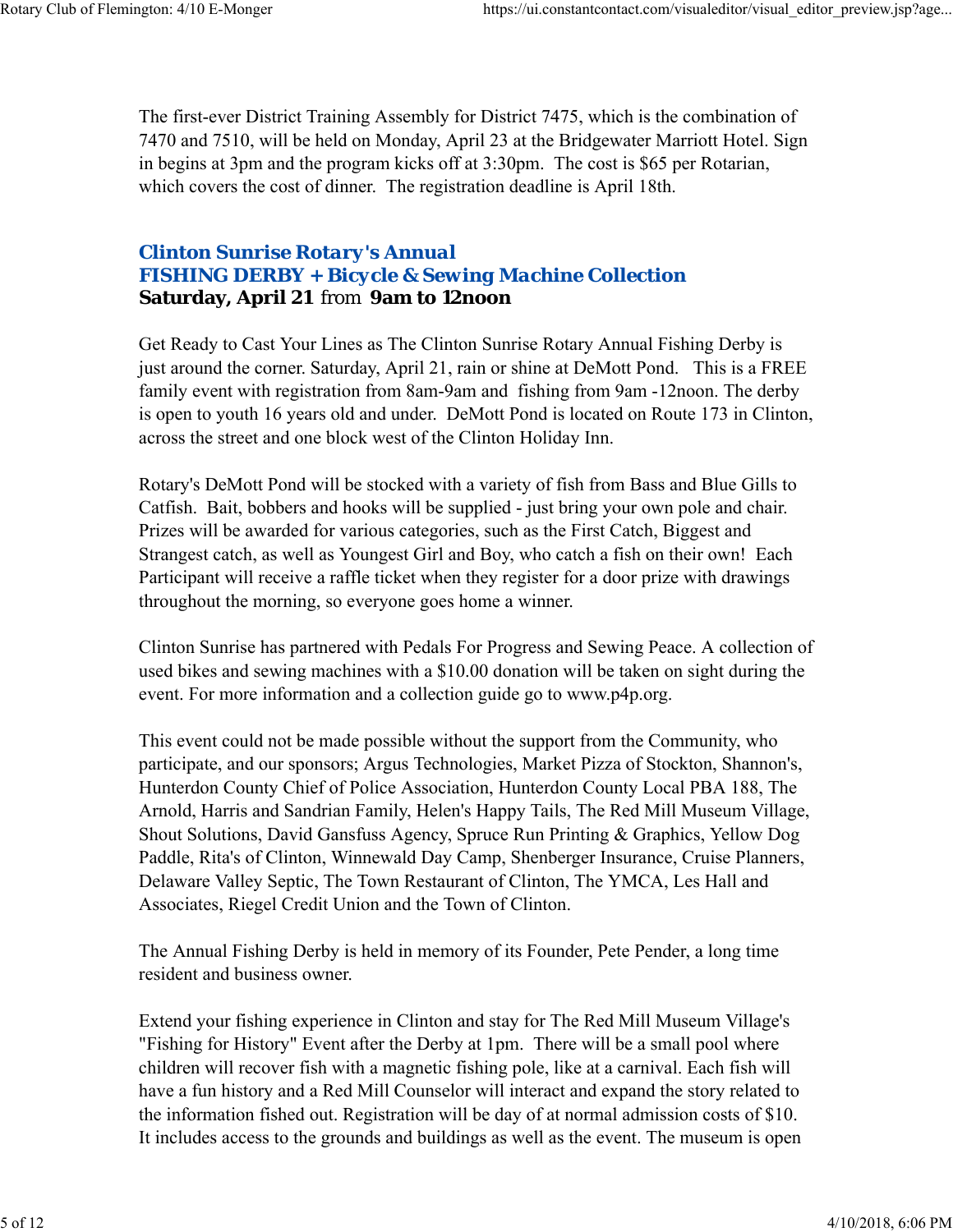at noon.

Rotary is made up of men and women of all ages who come together to make a difference in the world at large and in their community. The Clinton Sunrise Rotary also has the upcoming Sprintin Clinton and Rubber Ducky Race this July. For more information on the Derby and Rotary go to www.ClintonSunriseRotary.com.



# *Rotary Districts 7510 & 7640 District Conference - "The Finale"* **Historic Valley Forge Casino Resort** Valley Forge, PA **May 18 - 20, 2018**

Save the date! Our Annual District Conference will be May 18-20, 2018. Enjoy a luxurious weekend at

the Valley Forge Casino Resort near King of Prussia Mall and Valley Forge National Park. This newly renovated hotel features a casino, entertainment, and fine dining.

This will be a joint conference between Districts 7510 and 7640 **and the last conference prior to our district consolidation**.

A finale is defined as the last part of a piece of music, a performance, or a public event, especially when it is particularly dramatic or exciting. the 2018 District Conference will be the "finale" conference of District 7510, and we intend to make it extremely dramatic and exciting.

So "Join the Rotary Revolution," Donna-Su and me at the Valley Forge Casino Resort for a spirited weekend at a luxury hotel and casino located near King of Prussia Mall and Valley Forge National Park. Check out our website, **jointherotaryrevolution.com**, for more details and updates. You can even register for the conference there!

We intend to surprise, the likes of which has not been seen since the Battle of Trenton.

Enlist now! Be part of the Grand Finale! We hope to see you there! District Governor Bob and Donna-Su Zeglarski



### *Follow US on Facebook*

The Rotary Club of Flemington is on Facebook with two (2) different Facebook pages! One page is for all information about the Rotary Club of Flemington. The second page is

dedicated to the BeerFest event. Click the links below to access our Facebook pages:

• Rotary Club of Flemington, NJ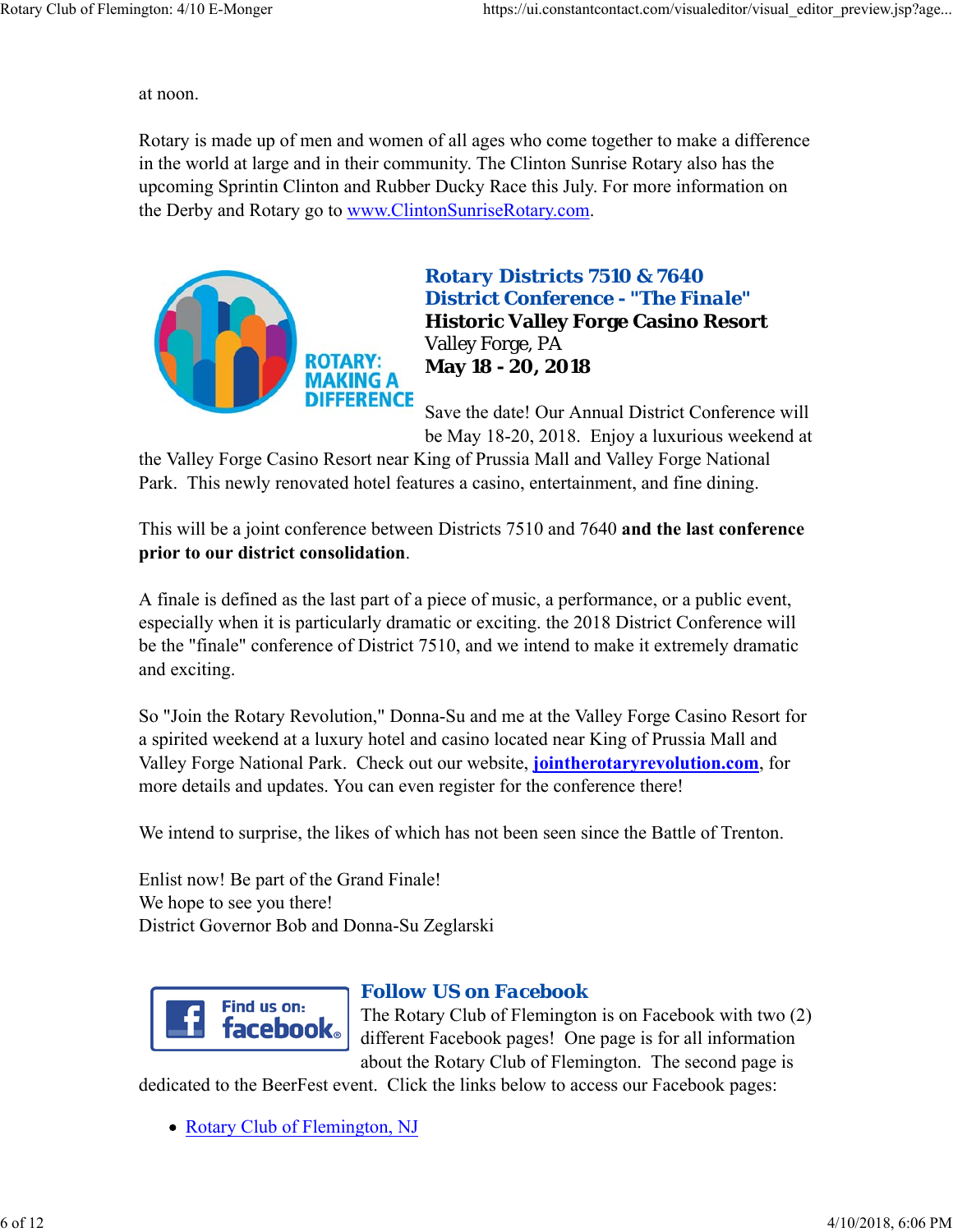Flemington Rotary BeerFest



### *The Flemington Rotary MEMBER DIRECTORY Is Updated on the Website*

A PDF copy of the Club Directory kept on the club website, located on the password protected "**Members Only**" page. To access this, simply goto **www.FlemingtonRotaryNJ.org** and click on "Members

Only" in the upper left. The page is password protected. If you do not have the password, simply email us and request it.

If you see any updates that need to be made (a change of address, email, phone number, something is not listed correctly, etc.), please email Sandy Clark and request any changes to be made. **Click Here** to generate an email to Sandy.



### *SPEAKERS & PROGRAMS BEING SOUGHT*

Mick Schaible is looking for some ideas for upcoming meeting programs and speakers. If you have any leads, please pass them onto Mick, who will follow-up to schedule the speaker.

**Click here** to generate an email directly to Mick.



### *HUNTERDON COUNTY CHAMBER OF COMMERCE*

As you know, the Rotary Club of Flemington is a member of the H.C. Chamber of Commerce. This enables all Rotarians the ability to attend a Chamber function as a "member". If someone asks you what your business is, you would explain that you are a member representing the Rotary Club of Flemington. **Click Here** to visit the Chamber website for a listing of upcoming events.

### *ROTARY DISTRICT 7510 NEWS*

**Click Here** to read the current news from our Rotary District 7510.

# *UPCOMING DATES TO NOTE:*

Wed, 4/11: Rotaract Advisor, Professor "Nik" Nemanja Nikitovic from Raritan Valley Community College.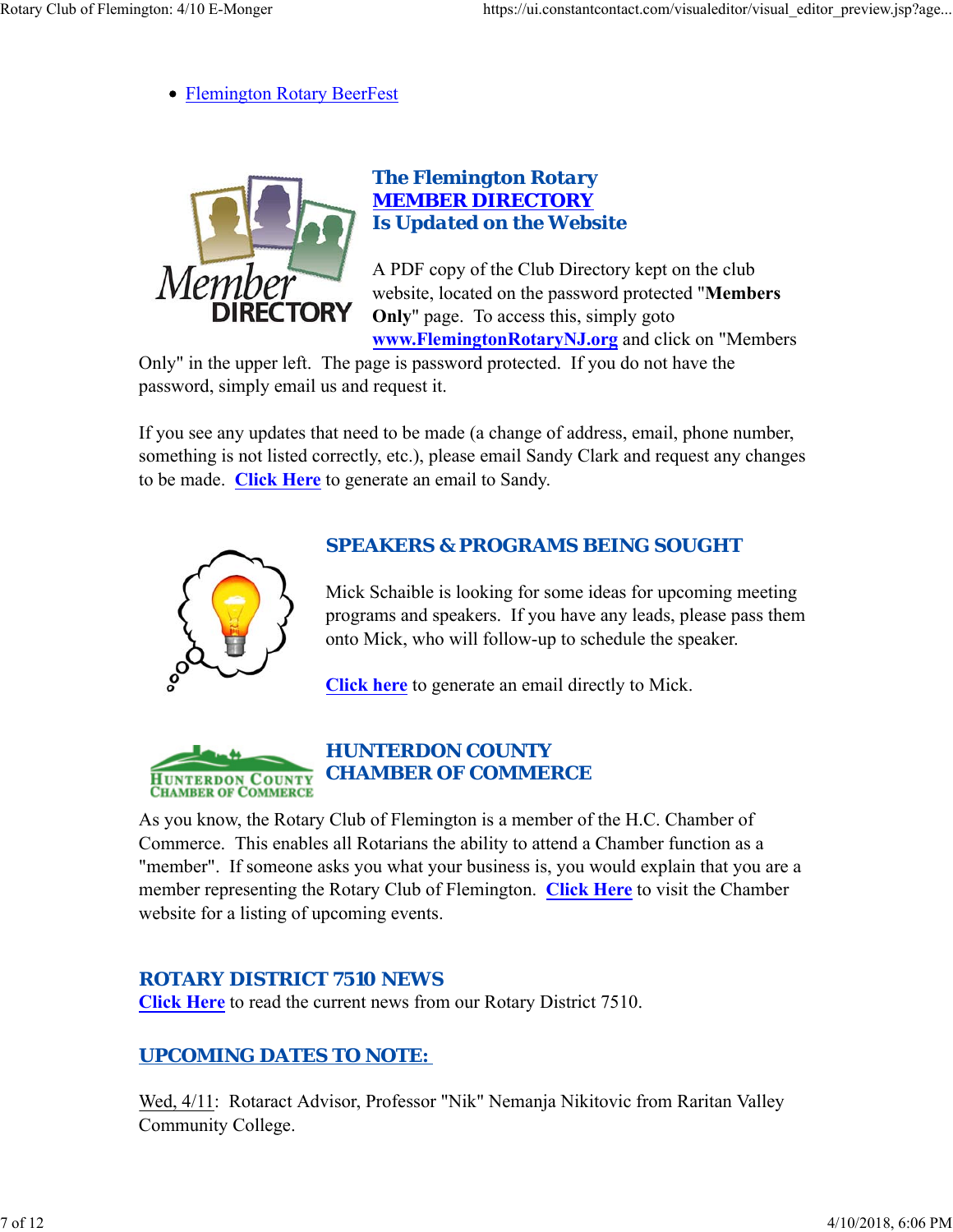Wed, 4/18: Karen Widico: Flemington Rotary Service Action Committee (S.A.C.).. Wed, 4/25: TBA.

**Next RCOF Board Meeting:** Wed, 4/18 at 5:30 PM (Usually the 3<sup>rd</sup> Wed). Next BeerFest Meeting: Wed, 4/18 at 6:30 PM (Usually the 3<sup>rd</sup> Wed). Next Membership Meeting: Wed, 4/11 at 1:30 PM (Usually the 2<sup>nd</sup> Wed).

#### **Upcoming RCOF Club Events, Fundraisers, Fellowship Events, Etc**.:

TBA (Sat): Pedals for Progress Collection 9/29 (Sat): Flemington Rotary BeerFest

#### **Rotary District 7510 Events & Functions:**

To Be Announced.

#### *COMMITTEE LIST:*

**Click Here** to download the listing of all current Club Committee's and its members.

#### *"MEMBERS ONLY" WEBSITE:*

### **Click Here for the Members Only section of the website to find:**

- 1) The "Membership Proposal Form" to propose a new member.
- 2) New Member Information.
- 3) An Online Copy of the Club Membership Directory.
- 4) A Link to All Photos Albums of the Club.

#### *ROTARY WEBSITE LINKS:*

Rotary International: **www.Rotary.org** Rotary District 7510: **www.RotaryNJ.org**

#### *NEARBY ROTARY CLUB MEETINGS:*

As A Rotarian, you are Welcome to attend a Rotary Club meeting anywhere in the world. Click here for the Rotary Club Locator App. Or see below for some local meetings:

#### Mondays

**Lambertville/New Hope** (6:30 pm) - Lambertville Station Restaurant; 11 Bridge Street, Lambertville NJ 08530

**Piscataway** (12:15 pm) - Radisson Hotel; 21 Kingsbridge Road, Piscataway, NJ 08854

#### Tuesdays

**Whitehouse** (12:15 pm) - Max's 22; 456 Route 22 West, Whitehouse Station, NJ 08889 **Princeton** (12:15 pm) - The Nassau Club; 6 Mercer Street, Princeton, NJ 08540 **Bridgewater-Bound Brook** (12:15 pm) - Arbor Glenn; 100 Monroe St, Bridgewater 08807

#### Wednesdays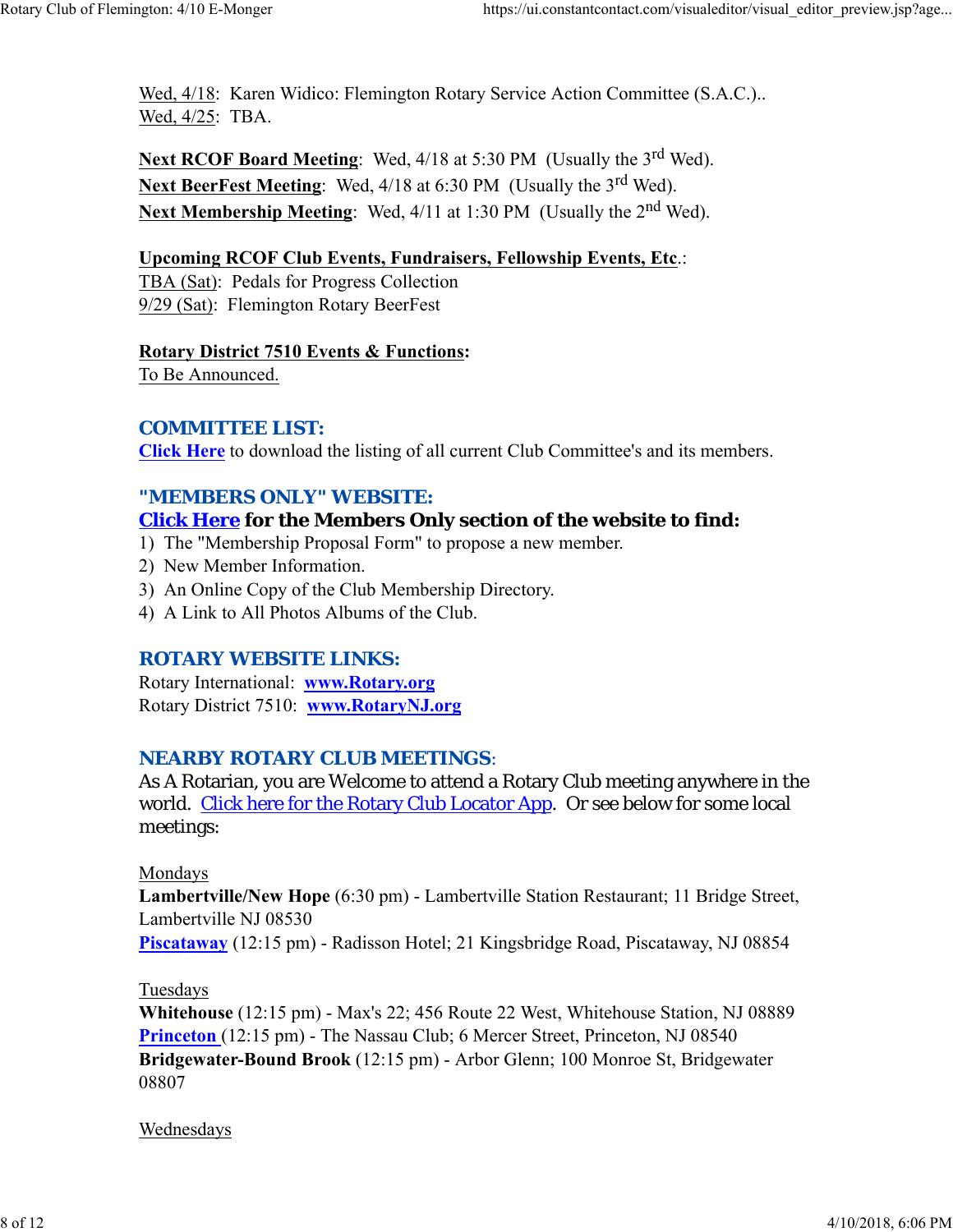**Branchburg Township** (7:30 am): Stoney Brook Grille; 1285 Route 28, North Branch, NJ 08876

**Flemington** (12:15pm): Copper Hill Country Club; 100 Copper Hill Road, Ringoes, NJ 08851

**Hillsborough Township** (6:15 pm): Pheasant's Landing; 311 Amwell Road (Rt. 514), Hillsborough, NJ 08844

### Thursdays

**Clinton Sunrise** (7:30 am): Clinton Fire Department; New Street, Clinton, NJ 08809 **Somerville/Bridgewater** (12:15 pm): Bridgewater Manor; 1251 US Highway 202/206, Bridgewater, NJ 08807

**Trenton** (12:15 pm): Freddie's Tavern; 12 Railroad Avenue, West Trenton, NJ 08628

### Fridays

**North Hunterdon** (12:15 pm): Beaver Brook County Club; 25 County Club Drive, Annandale, NJ 08801 **Princeton Corridor** (12:15pm): Hyatt Regency; 102 Carnegie Center, Rt. 1 North, Princeton, NJ 08540

### eClub

**Rotary eClub of Hunterdon Horizon**: View website for meetings or online makeups.

# RI President's Call for Action in **2017-2018**: **"Rotary: Making a Difference" Rotary Club of Flemington - Our 94th Year**

Founded October 3, 1923 \* Charter #1529 \* District 7510

| Club President                | <b>Kim Metz</b>                                        |  |  |
|-------------------------------|--------------------------------------------------------|--|--|
| President-Elect               | **Open**                                               |  |  |
| Secretary                     | <b>Kyle Fogarty</b>                                    |  |  |
| Treasurer, General            | <b>Nik Kritharis</b>                                   |  |  |
| Treasurer, Lunch              | <b>Ken Skowronek</b>                                   |  |  |
| Board Member                  | <b>D.J. Wright</b> (immediate Past-President)          |  |  |
| <b>Board Member</b>           | <b>Sandy Clark</b>                                     |  |  |
| <b>Board Member</b>           | <b>Joe Ziegler</b>                                     |  |  |
| Sergeant-at-Arms              | Ann del Campo                                          |  |  |
| R.I. President                | Ian H.S. Riseley (Sandringham, Victoria,<br>Australia) |  |  |
| District Governor (DG)        | Bob Zeglarski (Roselle-Rosselle Park)                  |  |  |
| District Governor Elect (DGE) | <b>John Shockley</b> (Hillsborough)                    |  |  |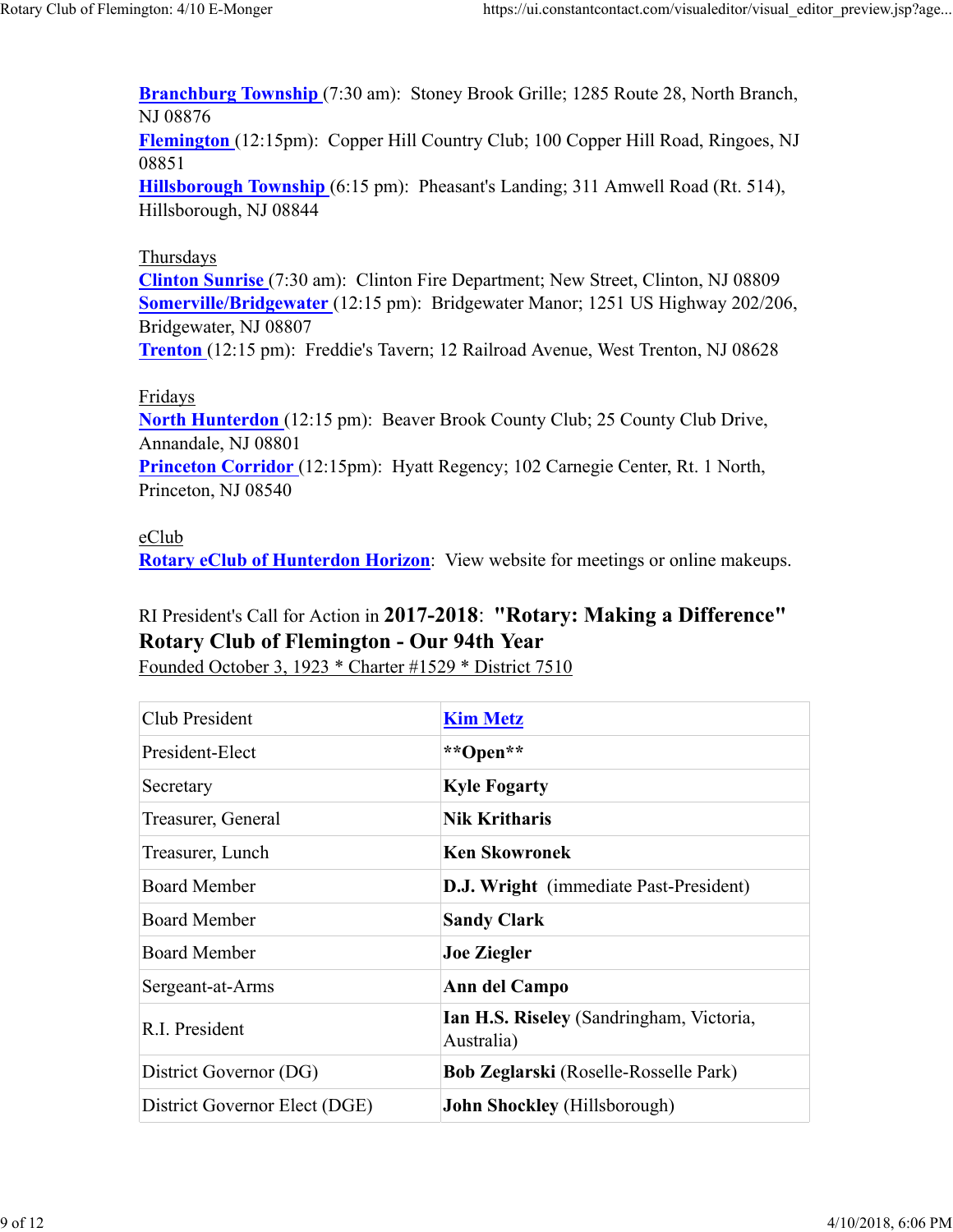| District Governor Nomimee (DGN)                              | <b>Ann Walko</b> (Watchung-Warren)          |  |  |  |
|--------------------------------------------------------------|---------------------------------------------|--|--|--|
| <b>Assistant District Governor (ADG)</b>                     | <b>Albert Varga</b> (Lambertville-New Hope) |  |  |  |
| Club Meetings: Wednesday, 12:15 pm, Copper Hill Country Club |                                             |  |  |  |

100 Copper Hill Road, Ringoes 08551



**MISSION STATEMENT:** The mission of Rotary International is to assist and guide Rotarians and Rotary clubs to accomplish the Object of Rotary to ensure Rotary's continuing relevance and to help build a better world, emphasizing service activities by individuals and groups that enhance the quality of life and human dignity, encouraging high ethical standards, and creating greater understanding among all people to advance the search for peace in the world.

**THE OBJECT OF ROTARY:** The object of Rotary is to encourage and foster the ideal of service as a basis of worthy enterprise and, in particular, to encourage and foster:

**1st**: The development of acquaintance as an opportunity for service;

**2nd**: High ethical standards in business and professions, the recognition of the worthiness of all useful occupations, and the dignifying of each Rotarian's occupation as an opportunity to serve society;

**3rd**: The application of the ideal of service in each Rotarian's personal, business and community life;

**4th**: The advancement of international understanding, goodwill, and peace through a world fellowship of business and professional persons united in the ideal of service.

**THE 4-WAY TEST:** "Of the things we think, say or do:

**1st**: Is it the Truth?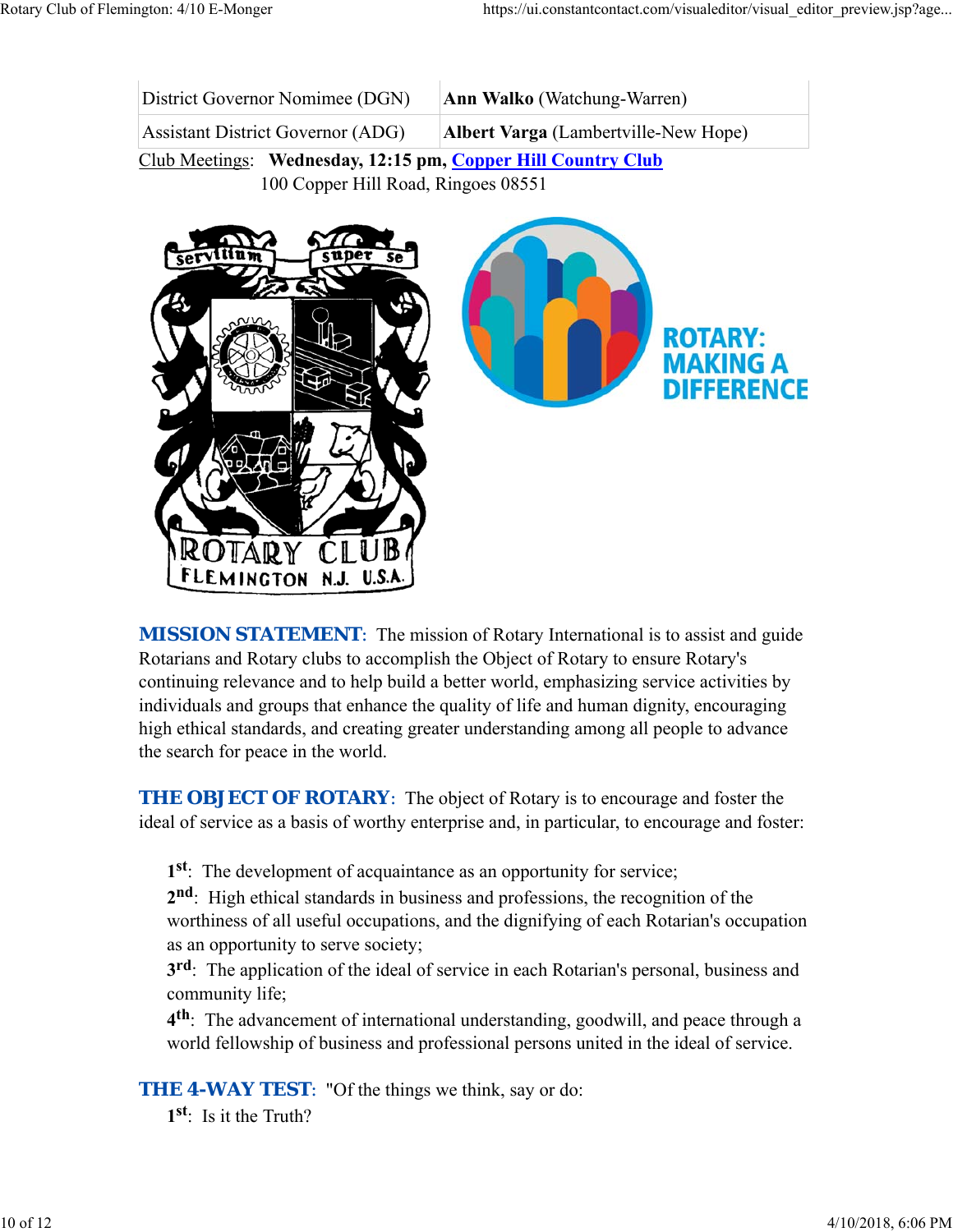- 2<sup>nd</sup>: Is it Fair to all concerned?
- **3rd**: Will it build goodwill and better friendships?
- **4th**: Will it be beneficial to all concerned?"

### *ROTARY's AVENUE'S OF SERVICE*:

**1)** Through **Club Service**, we have fun, build lasting friendships, and make sure that our club runs well.

**2)** Through **Vocational Service**, we volunteer our professional skills to serve others and promote integrity in everything we do.

**3)** Through **Community Service**, we address local needs and work with our community to bring lasting improvements.

**4)** Through **International Service**, we meet humanitarian needs around the globe and promote world understanding and peace.

**5)** Through **Youth Service**, we work with young people to help them become the next generation of leaders, visionaries, and peacemakers.

# **2017-2018 CLUB MEMBER ROSTER Rotary Club of Flemington, NJ**

Current Number of Members: 37

| <b>Rotarian</b>                   | <b>Member Since</b> | <b>Classification</b>           |
|-----------------------------------|---------------------|---------------------------------|
| Bohler, Herbert C. (Herb)         | 1977                | <b>Specialty Advertising</b>    |
| Chittenden, Robert L. (Bob)       | 2003                | M.E.F.P. Consulting Engineering |
| Clark, Arthur L. (Sandy)          | 1987                | Printing                        |
| Davidson, James G. (Jim)          | 2002                | <b>Rubber Products</b>          |
| del Campo, Ann                    | 2016                | <b>Scientist &amp; Farmer</b>   |
| Ferrari, Frederick J. (Fred)      | 1964                | Orthodontia                     |
| Fisher, Charles H. (Charlie)      | 1961                | <b>Funeral Services</b>         |
| Fisher, Thomas H. (Tom)           | 2012                | Property & Casualty Insurance   |
| Fogarty, Kyle M.                  | 2017                | <b>Financial Advisor</b>        |
| Harrison, Jeffrey (Jeff)          | 1996                | Psychotherapy                   |
| <b>Hyatt, Frederic D. (Fred)</b>  | 2017                | <b>Retired - Aerospace</b>      |
| Kamnitsis, Christopher P. (Chris) | 2001                | <b>Financial Planning</b>       |
| Kritharis, Nikolaos (Nik)         | 2016                | Dentistry                       |
| Liebross, Ira                     | 1997                | <b>Family Medicine</b>          |
| Loew, Darren                      | 2002                | Orthodontics                    |
| Martin, Teresa (Terry)            | 1993                | Solid Waste/Recycling           |
| Mazujian, Harry                   | 2004                | Clergy                          |
| McWilliams, Nancy                 | 1992                | Psychotherapy                   |
| Metz, Kim                         | 2007                | <b>Technical Education</b>      |
| <b>Moore, Jeffrey (Jeff)</b>      | 2018                | <b>Education - Secondary</b>    |
| Muller, George D.                 | 1964                | <b>Cut Glass Manufacturing</b>  |